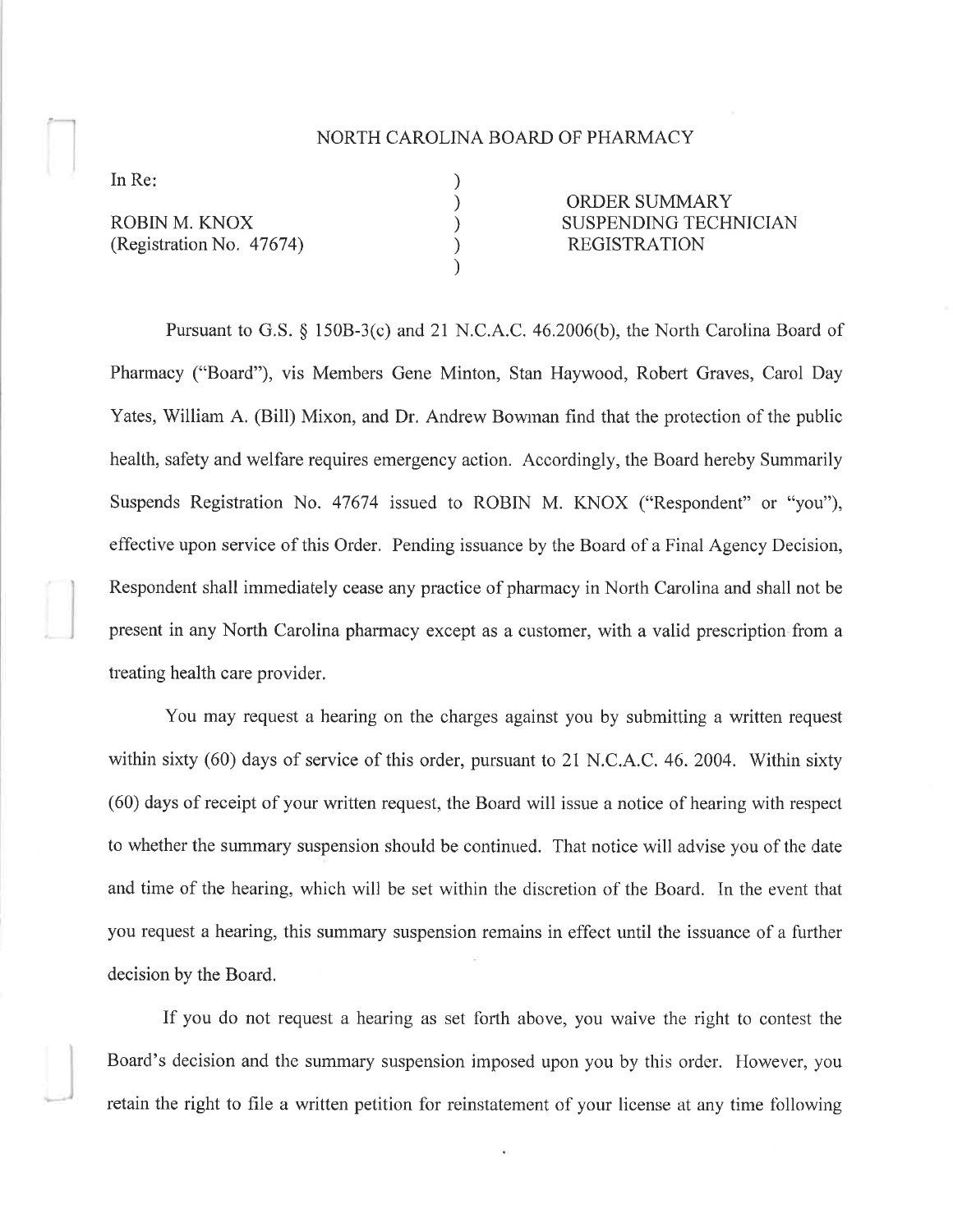this order. The Board will set a hearing at a time and place within its discretion and will rule on the petition for reinstatement, in its discretion, under its duty to consider the public health, safety and welfare.

By Order of the Board, this  $\frac{18^{\text{th}}}{\text{day of}}$  day of  $\frac{\text{NormalM}}{\text{volume}}$ , 2016.

NORTH CAROLINA BOARD OF PHARMACY ampbell, IV Jack W Executive Director